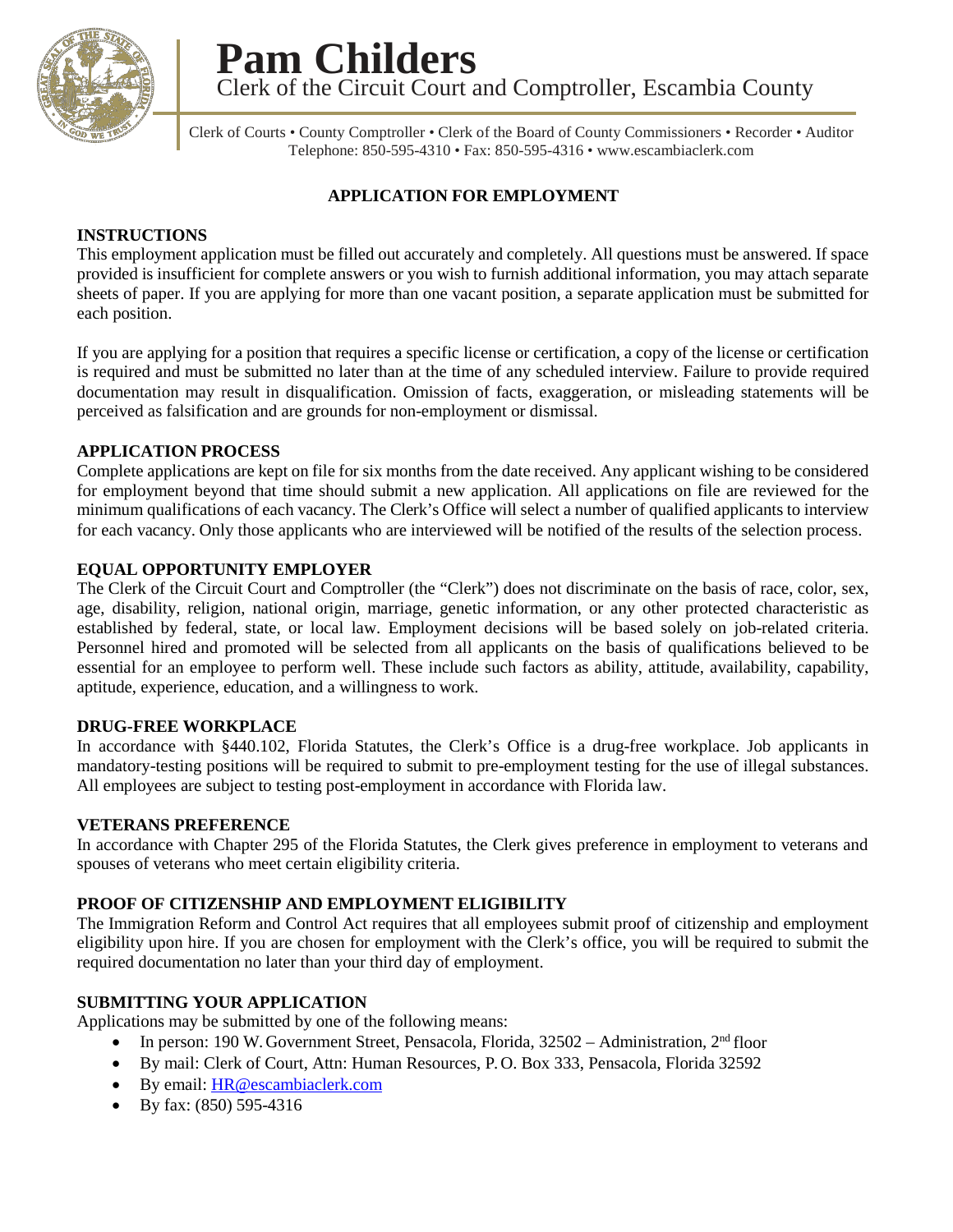

**Pam Childers** Clerk of the Circuit Court and Comptroller, Escambia County

Clerk of Courts • County Comptroller • Clerk of the Board of County Commissioners • Recorder • Auditor Telephone: 850-595-4310 • Fax: 850-595-4316 • [www.escambiaclerk.com](http://www.escambiaclerk.com/)

## **APPLICATION FOR EMPLOYMENT**

| <b>POSITION</b>                                                                                                                             |                      |  |                          |       |             |  |  |  |  |  |  |  |  |  |
|---------------------------------------------------------------------------------------------------------------------------------------------|----------------------|--|--------------------------|-------|-------------|--|--|--|--|--|--|--|--|--|
| <b>Position Applied For:</b>                                                                                                                |                      |  |                          |       |             |  |  |  |  |  |  |  |  |  |
|                                                                                                                                             | PERSONAL INFORMATION |  |                          |       |             |  |  |  |  |  |  |  |  |  |
| Name (first, middle, last):                                                                                                                 |                      |  |                          |       |             |  |  |  |  |  |  |  |  |  |
| Address:                                                                                                                                    | Preferred Name:      |  |                          |       |             |  |  |  |  |  |  |  |  |  |
| City, State, Zip:                                                                                                                           |                      |  |                          |       |             |  |  |  |  |  |  |  |  |  |
| Primary Telephone:                                                                                                                          | Alternate Telephone: |  |                          |       |             |  |  |  |  |  |  |  |  |  |
| Email address:                                                                                                                              |                      |  |                          |       |             |  |  |  |  |  |  |  |  |  |
| Do you have any relatives working for the Clerk of Courts?<br>Yes<br>No                                                                     |                      |  |                          |       |             |  |  |  |  |  |  |  |  |  |
| If so, name:                                                                                                                                |                      |  | Department and Position: |       |             |  |  |  |  |  |  |  |  |  |
| Have you ever been convicted of any felony or first degree misdemeanor?<br>(Conviction will not necessarily disqualify an applicant.)<br>No |                      |  |                          |       |             |  |  |  |  |  |  |  |  |  |
| If yes, explain:                                                                                                                            |                      |  |                          |       |             |  |  |  |  |  |  |  |  |  |
| Are you a United States Citizen?<br>Yes<br>No                                                                                               |                      |  |                          |       |             |  |  |  |  |  |  |  |  |  |
| If you are not a United States Citizen, do you possess official documentation that                                                          |                      |  |                          |       |             |  |  |  |  |  |  |  |  |  |
| authorizes you to work in the United States?                                                                                                |                      |  |                          | Yes   | No          |  |  |  |  |  |  |  |  |  |
| <b>EDUCATION</b><br>School Name & City/State<br>Graduated<br>Major/Minor<br>Degree                                                          |                      |  |                          |       |             |  |  |  |  |  |  |  |  |  |
|                                                                                                                                             |                      |  |                          |       |             |  |  |  |  |  |  |  |  |  |
| <b>High School</b>                                                                                                                          |                      |  |                          | No    |             |  |  |  |  |  |  |  |  |  |
| Junior College                                                                                                                              |                      |  |                          | No    |             |  |  |  |  |  |  |  |  |  |
| College or<br>University                                                                                                                    |                      |  |                          | No    |             |  |  |  |  |  |  |  |  |  |
| Other Schools                                                                                                                               |                      |  |                          | Ñо    |             |  |  |  |  |  |  |  |  |  |
| Professional or occupational licenses,                                                                                                      |                      |  |                          |       |             |  |  |  |  |  |  |  |  |  |
| certificates, or registrations which you                                                                                                    |                      |  |                          |       |             |  |  |  |  |  |  |  |  |  |
| currently hold:                                                                                                                             |                      |  |                          |       |             |  |  |  |  |  |  |  |  |  |
| Special skills, foreign languages, and                                                                                                      |                      |  |                          |       |             |  |  |  |  |  |  |  |  |  |
| computer knowledge (please be specific):                                                                                                    |                      |  |                          |       |             |  |  |  |  |  |  |  |  |  |
|                                                                                                                                             |                      |  | PROFESSIONAL REFERNCES   |       |             |  |  |  |  |  |  |  |  |  |
| List three professional references.                                                                                                         |                      |  |                          |       |             |  |  |  |  |  |  |  |  |  |
| Name                                                                                                                                        | Email                |  |                          | Phone | Years Known |  |  |  |  |  |  |  |  |  |
|                                                                                                                                             |                      |  |                          |       |             |  |  |  |  |  |  |  |  |  |
|                                                                                                                                             |                      |  |                          |       |             |  |  |  |  |  |  |  |  |  |
|                                                                                                                                             |                      |  |                          |       |             |  |  |  |  |  |  |  |  |  |

Human Resources Use Only

Received: \_\_\_\_\_\_\_\_\_\_\_\_\_\_\_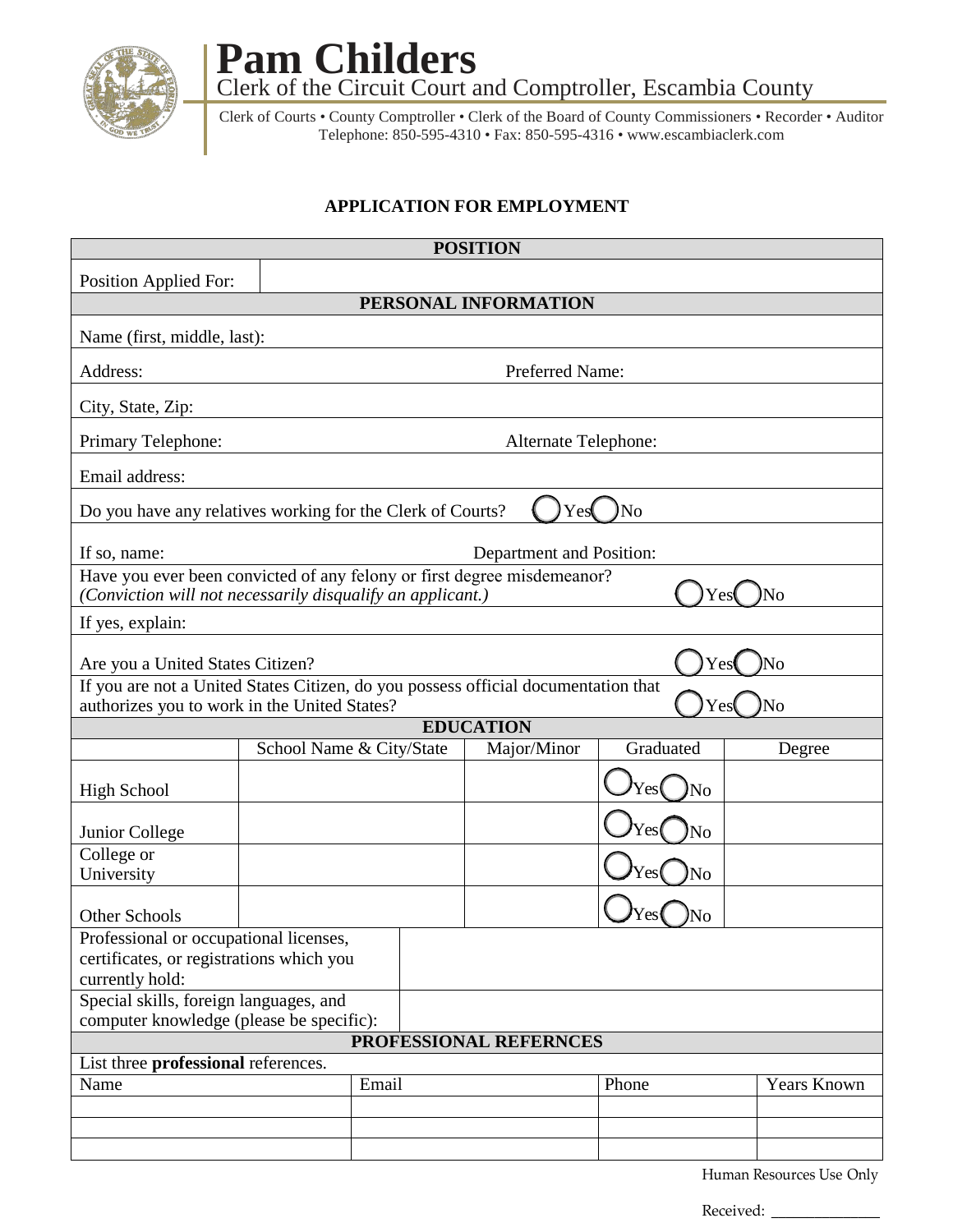|                                                                                                              | <b>EMPLOYMENT HISTORY</b>                                                                                       |  |  |  |  |  |  |  |  |  |  |
|--------------------------------------------------------------------------------------------------------------|-----------------------------------------------------------------------------------------------------------------|--|--|--|--|--|--|--|--|--|--|
|                                                                                                              | List all previous employment. Begin with your present or most recent employer in the first box. You may include |  |  |  |  |  |  |  |  |  |  |
| volunteer work or hobbies in which the experience you gained is relevant to the position for which you are   |                                                                                                                 |  |  |  |  |  |  |  |  |  |  |
| applying. Please be specific and give as much information as possible in describing your duties. The Clerk's |                                                                                                                 |  |  |  |  |  |  |  |  |  |  |
| Office may contact previous employers to verify information provided. You may attach a resume to             |                                                                                                                 |  |  |  |  |  |  |  |  |  |  |
| supplement but not in place of this information.                                                             |                                                                                                                 |  |  |  |  |  |  |  |  |  |  |
| Employer:                                                                                                    | Specific duties you performed:                                                                                  |  |  |  |  |  |  |  |  |  |  |
| City/State:                                                                                                  |                                                                                                                 |  |  |  |  |  |  |  |  |  |  |
| Job Title:                                                                                                   |                                                                                                                 |  |  |  |  |  |  |  |  |  |  |
| Supervisor's name/title:                                                                                     |                                                                                                                 |  |  |  |  |  |  |  |  |  |  |
| Dates Employed: From<br><b>To</b>                                                                            |                                                                                                                 |  |  |  |  |  |  |  |  |  |  |
| Hours worked per week:                                                                                       |                                                                                                                 |  |  |  |  |  |  |  |  |  |  |
| Salary: \$<br>per                                                                                            |                                                                                                                 |  |  |  |  |  |  |  |  |  |  |
| Reason(s) for leaving:                                                                                       |                                                                                                                 |  |  |  |  |  |  |  |  |  |  |
|                                                                                                              |                                                                                                                 |  |  |  |  |  |  |  |  |  |  |
|                                                                                                              |                                                                                                                 |  |  |  |  |  |  |  |  |  |  |
| May we contact your current employer?                                                                        | N <sub>o</sub><br>Yes                                                                                           |  |  |  |  |  |  |  |  |  |  |
| Employer:                                                                                                    | Specific duties you performed:                                                                                  |  |  |  |  |  |  |  |  |  |  |
| City/State:                                                                                                  |                                                                                                                 |  |  |  |  |  |  |  |  |  |  |
| Job Title:                                                                                                   |                                                                                                                 |  |  |  |  |  |  |  |  |  |  |
| Supervisor's name/title:                                                                                     |                                                                                                                 |  |  |  |  |  |  |  |  |  |  |
| Dates Employed: From<br>To                                                                                   |                                                                                                                 |  |  |  |  |  |  |  |  |  |  |
| Hours worked per week:                                                                                       |                                                                                                                 |  |  |  |  |  |  |  |  |  |  |
| Salary: \$<br>per                                                                                            |                                                                                                                 |  |  |  |  |  |  |  |  |  |  |
| Reason(s) for leaving:                                                                                       |                                                                                                                 |  |  |  |  |  |  |  |  |  |  |
|                                                                                                              |                                                                                                                 |  |  |  |  |  |  |  |  |  |  |
|                                                                                                              |                                                                                                                 |  |  |  |  |  |  |  |  |  |  |
| Employer:                                                                                                    | Specific duties you performed:                                                                                  |  |  |  |  |  |  |  |  |  |  |
| City/State:                                                                                                  |                                                                                                                 |  |  |  |  |  |  |  |  |  |  |
| Job Title:                                                                                                   |                                                                                                                 |  |  |  |  |  |  |  |  |  |  |
| Supervisor's name/title:                                                                                     |                                                                                                                 |  |  |  |  |  |  |  |  |  |  |
| Dates Employed: From<br>To                                                                                   |                                                                                                                 |  |  |  |  |  |  |  |  |  |  |
| Hours worked per week:                                                                                       |                                                                                                                 |  |  |  |  |  |  |  |  |  |  |
| Salary: \$<br>per                                                                                            |                                                                                                                 |  |  |  |  |  |  |  |  |  |  |
| Reason(s) for leaving:                                                                                       |                                                                                                                 |  |  |  |  |  |  |  |  |  |  |
|                                                                                                              |                                                                                                                 |  |  |  |  |  |  |  |  |  |  |
|                                                                                                              |                                                                                                                 |  |  |  |  |  |  |  |  |  |  |
| Employer:                                                                                                    | Specific duties you performed:                                                                                  |  |  |  |  |  |  |  |  |  |  |
| City/State:                                                                                                  |                                                                                                                 |  |  |  |  |  |  |  |  |  |  |
| Job Title:                                                                                                   |                                                                                                                 |  |  |  |  |  |  |  |  |  |  |
| Supervisor's name/title:                                                                                     |                                                                                                                 |  |  |  |  |  |  |  |  |  |  |
| Dates Employed: From<br>To                                                                                   |                                                                                                                 |  |  |  |  |  |  |  |  |  |  |
| Hours worked per week:                                                                                       |                                                                                                                 |  |  |  |  |  |  |  |  |  |  |
| Salary: \$<br>per                                                                                            |                                                                                                                 |  |  |  |  |  |  |  |  |  |  |
| Reason(s) for leaving:                                                                                       |                                                                                                                 |  |  |  |  |  |  |  |  |  |  |
|                                                                                                              |                                                                                                                 |  |  |  |  |  |  |  |  |  |  |
|                                                                                                              |                                                                                                                 |  |  |  |  |  |  |  |  |  |  |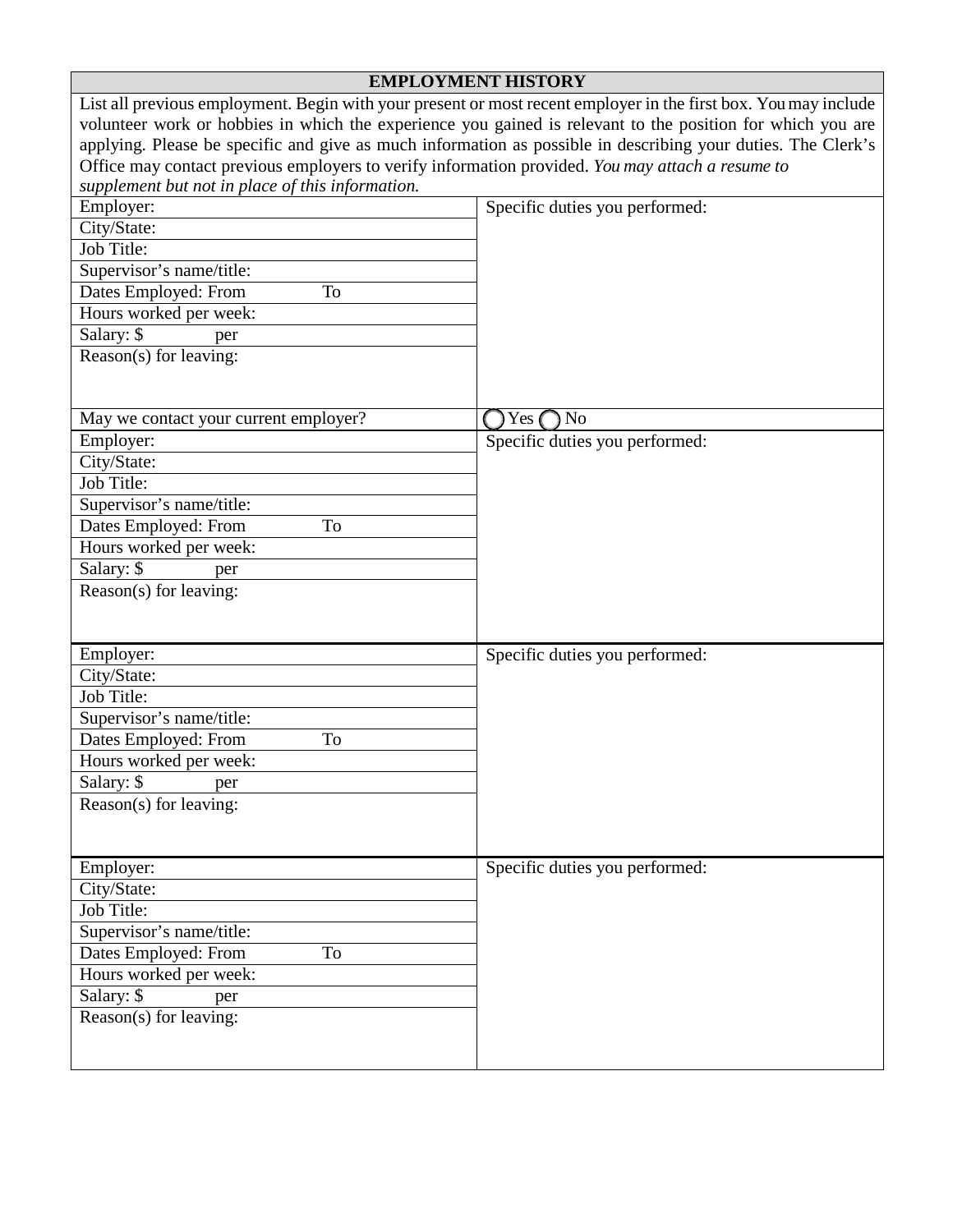### **READ THE FOLLOWING CAREFULLY BEFORE SIGNING**

Be advised that all information supplied while making application for employment with all state, county, and municipal agencies becomes a Public Record under provisions of Chapter 119, Florida Statutes, and as such must be made available upon request.

All information you provide will be considered in reviewing your application, and a false answer to any question may be grounds for not employing you or for dismissing you after you begin work. All statements are subject to verification, including a check of your fingerprints, police records, education, and former employers. Persons selected for employment must furnish appropriate documentation and complete a Form W-4 (federal withholding) before receiving payment of wages or salaries. Identification is required to complete Form I-9, employment eligibility verification, within three days of employment. The Escambia County Clerk of the Circuit Court and Comptroller's Office participates in E-Verify and will provide the federal government with your Form I-9 information to confirm that you are authorized to work in the U.S. If E-Verify cannot confirm that you are authorized to work, this employer is required to give you written instructions and an opportunity to contact Department of Homeland Security (DHS) or Social Security Administration (SSA) so you have the opportunity to resolve the issue. If you choose not to resolve or appeal the issue, we may have the right to terminate your employment.

The Clerk makes every effort to provide steady, continuous work, and cannot guarantee the performance of any position. Job tenure can be affected by many factors including business/economic conditions, changes in laws or employee policies, conformity to work rules, job performance, etc. Employees may elect to leave on their own accord at any time.

# **BODY PIERCING, HAIR COLOR, AND TATTOO POLICY**

With the exception of the ears, all visible body piercing and all visible tattoos must be concealed with clothing or bandages during office hours. Facial piercing and/or tongue piercing are prohibited. A maximum of two earrings is allowed per ear. Extreme hair styles or colors are not allowed. Hair must be a natural color (i.e., no bright reds, blue, green, purple etc.).

**I UNDERSTAND** that if I accept an offer of employment, I will be required to abide by the body piercing, hair color, and tattoo policy.

**I FURTHER UNDERSTAND** that my employment with the Escambia County Clerk of the Circuit Court and Comptroller (the "Clerk") is for no specific term. Unless otherwise defined by applicable law, any employment relationship with the Clerk is of an "at will" nature, which means that I may resign at any time and the Clerk may discharge me at any time with or without cause. It is further understood that this "at will" employment relationship may not be changed by any written document or by conduct unless such change is specifically acknowledged in writing by the Clerk.

**I FURTHER UNDERSTAND** that the Clerk requires job applicants for mandatory-testing positions to successfully complete drug testing as a condition of employment. By submitting this Application for Employment, I hereby consent to such pre-employment drug testing.

**By my signature, I hereby authorize a representative of the Clerk to communicate with persons listedas references, former employers, and any others with whom you desire to check in an effort to investigate my work, education, and/or personal history that is job related. I agree to hold such persons harmless with respect to any information they may give you about me in this investigation.**

I certify that all statements made in this application are true, complete, and correct to the best of my knowledge and belief, and are made in good faith. Any digital signature I affix shall have the full force and effect as an original.